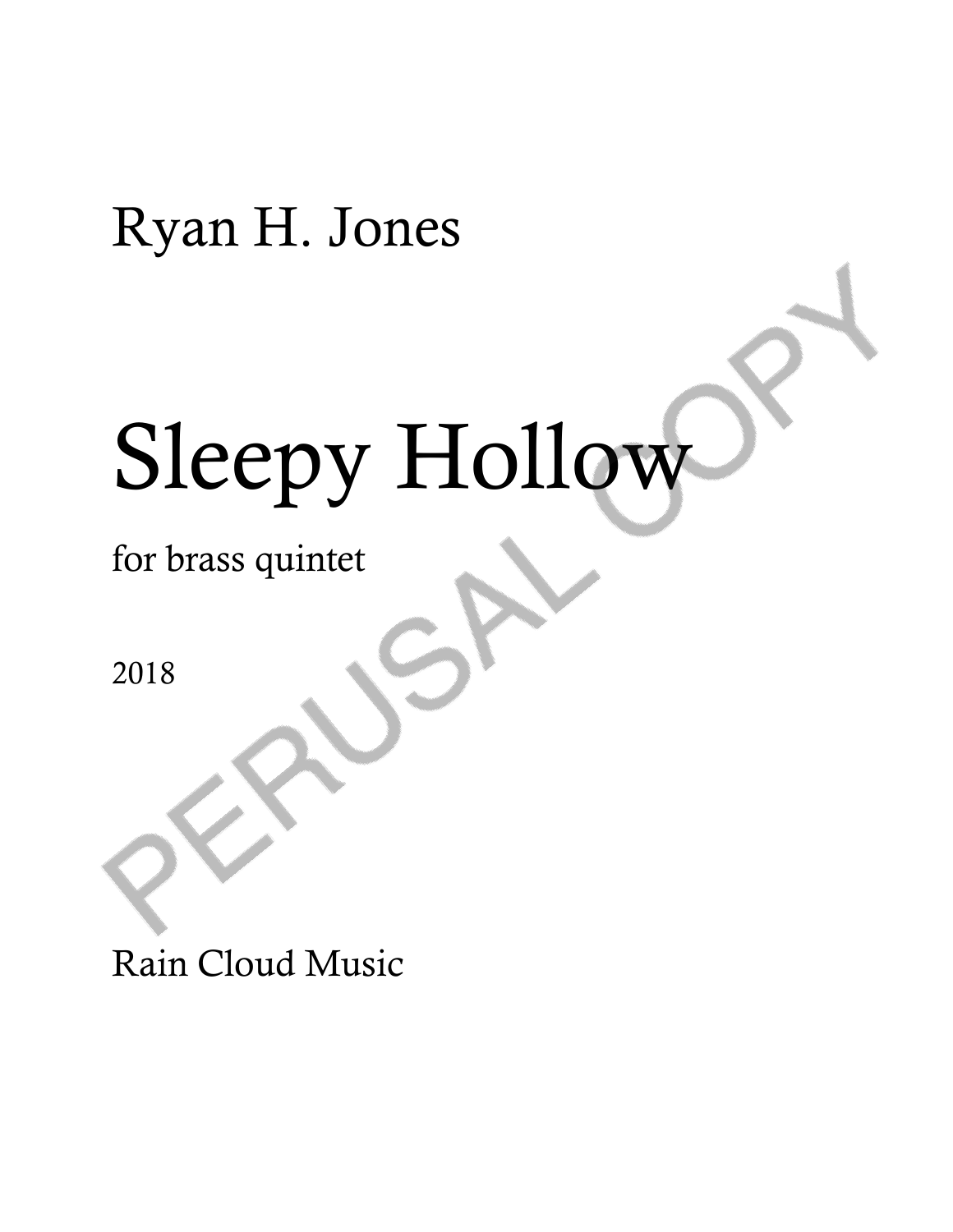## Program Notes

As the third year of my undergraduate degree winds to a close, I have become increasingly aware that I will be moving on very soon. One of the things I will miss most about Michigan State University is the beautiful campus; the Red Cedar River, the staggeringly tall trees, and the W.J. Beal Botanical Garden inspire and calm me. Sleepy Hollow, part of the Botanical Garden, is a depression in the ground next to the Music Building. When life gets stressful, I find it comforting to step outside and take a seat on a bench in Sleepy Hollow to enjoy the nature and feel the history of the university.

*Sleepy Hollow* was composed for Divergent Brass at Michigan State University.

Duration: ca. 5:30

Contact the composer: *ryanhjones@yahoo.com*

© Copyright 2018 by Ryan H. Jones.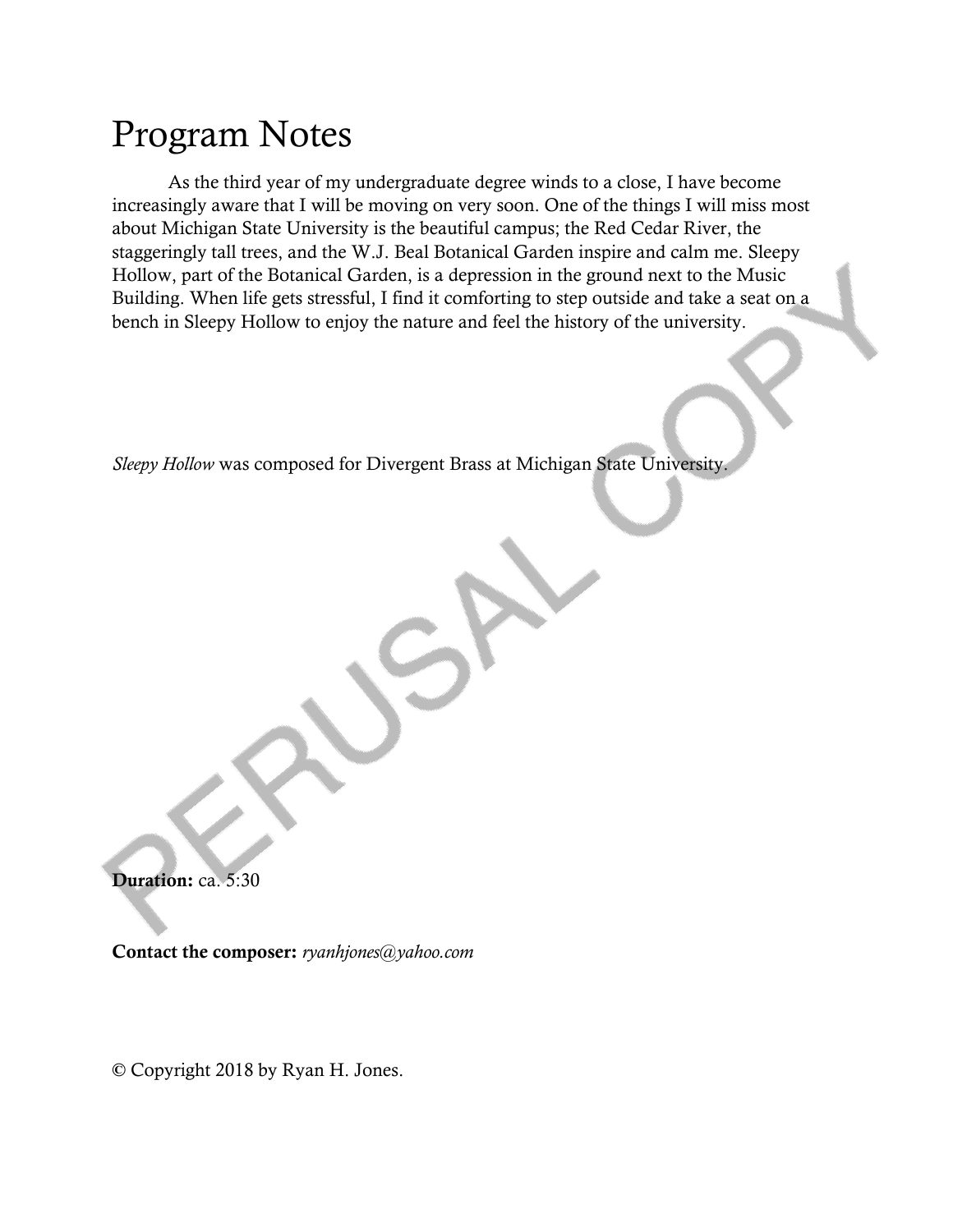*for Divergent Brass at Michigan State University*

Score

Sleepy Hollow

for brass quintet

Ryan H. Jones



\*mutes optional throughout piece follow all mute indications or none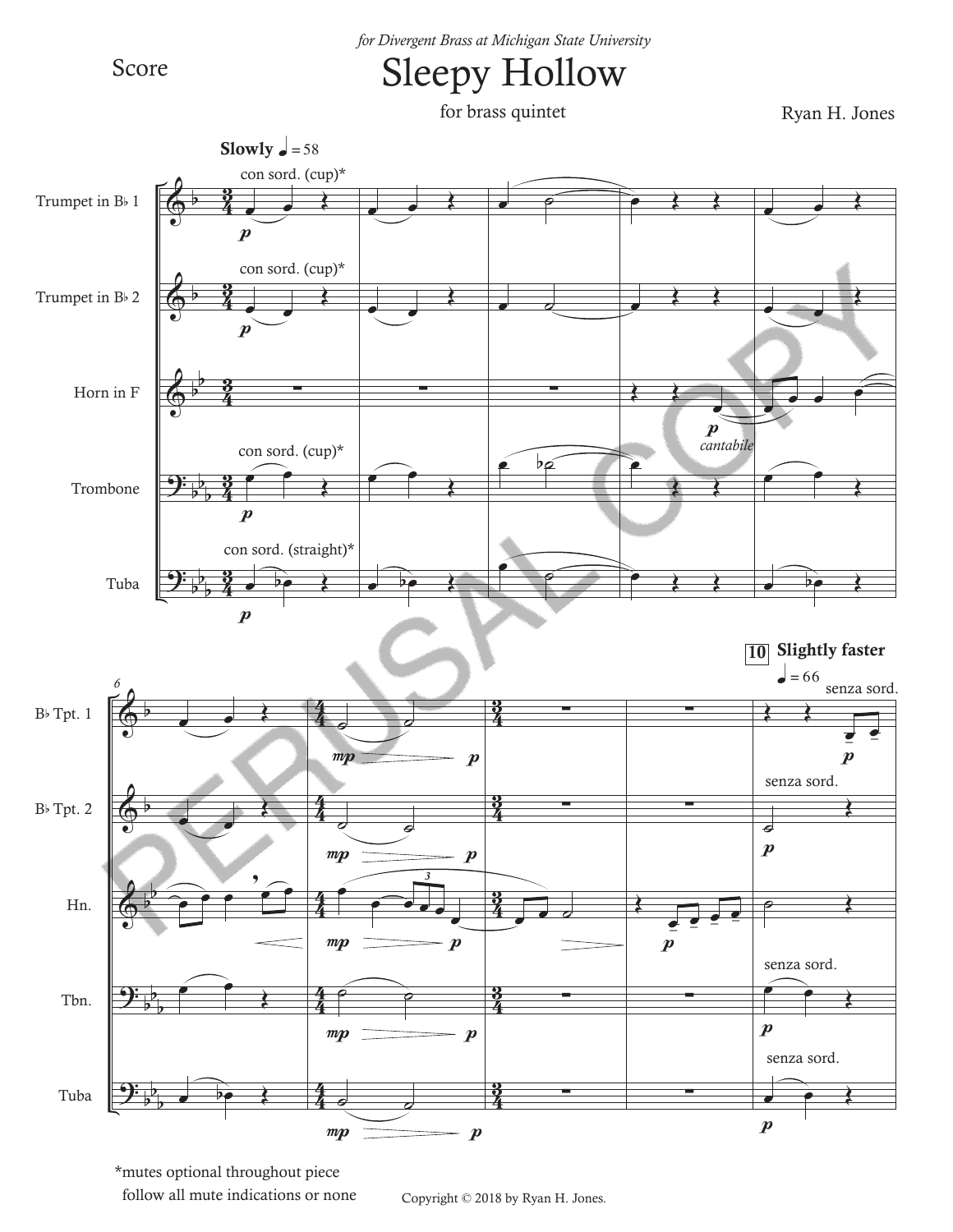

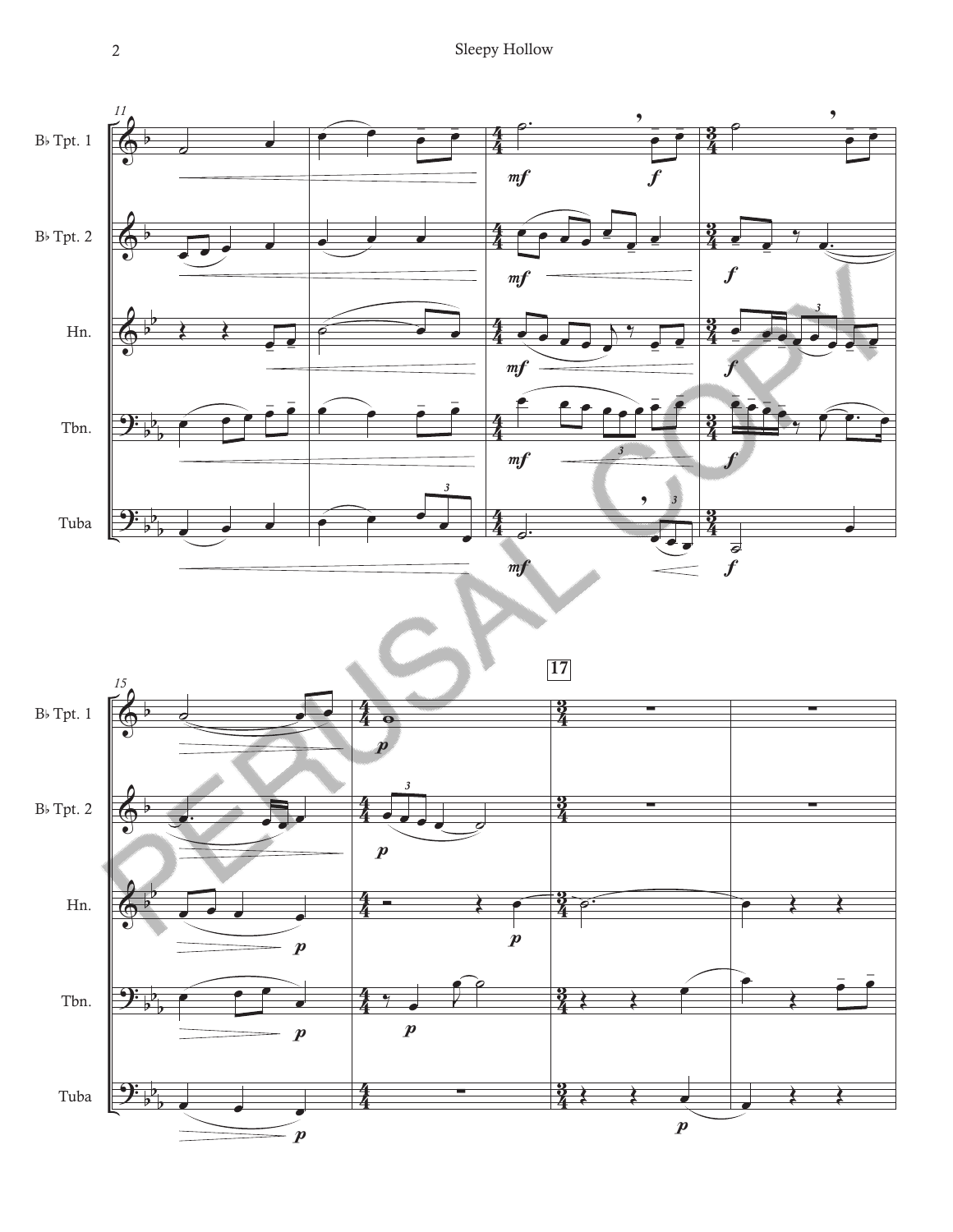

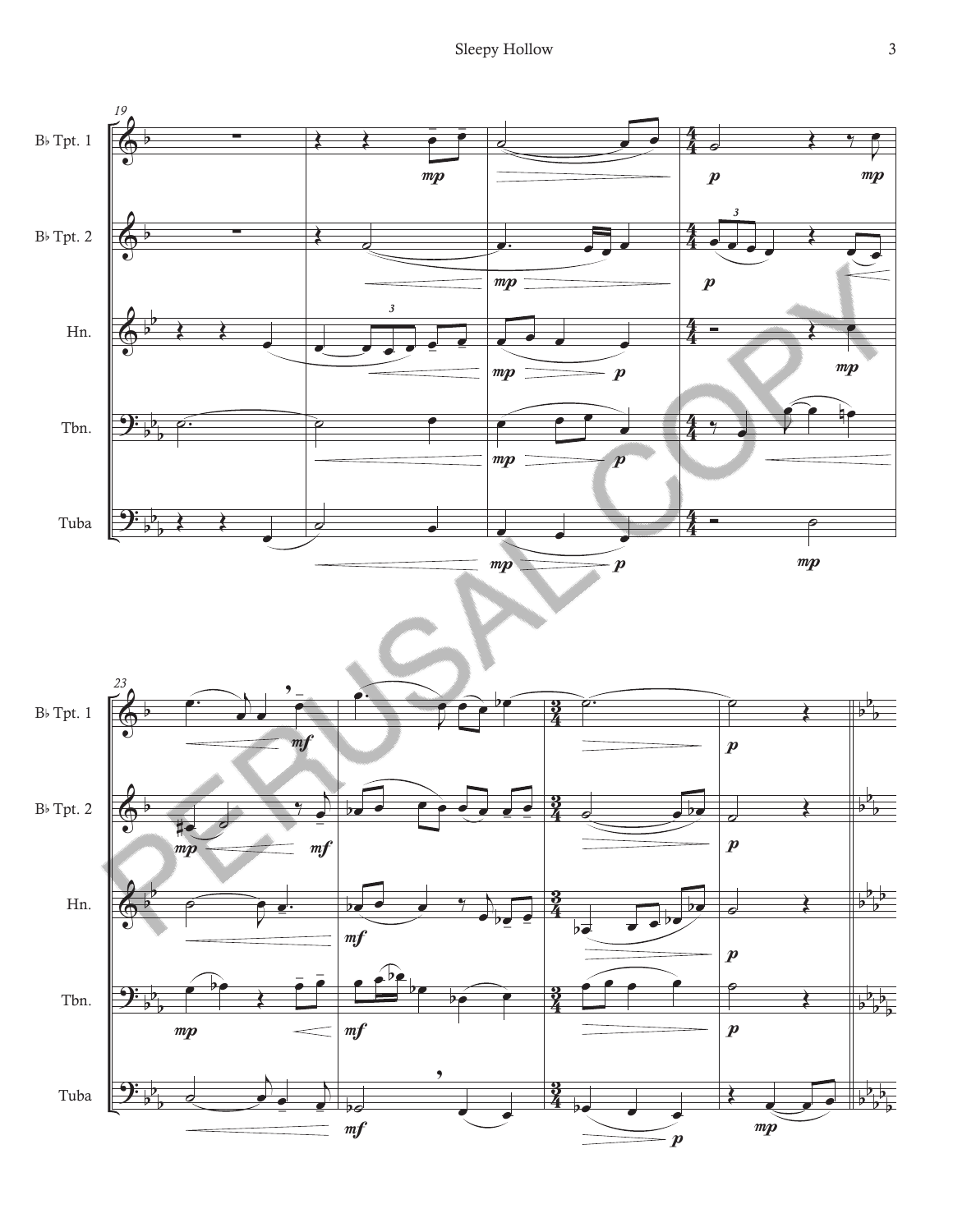



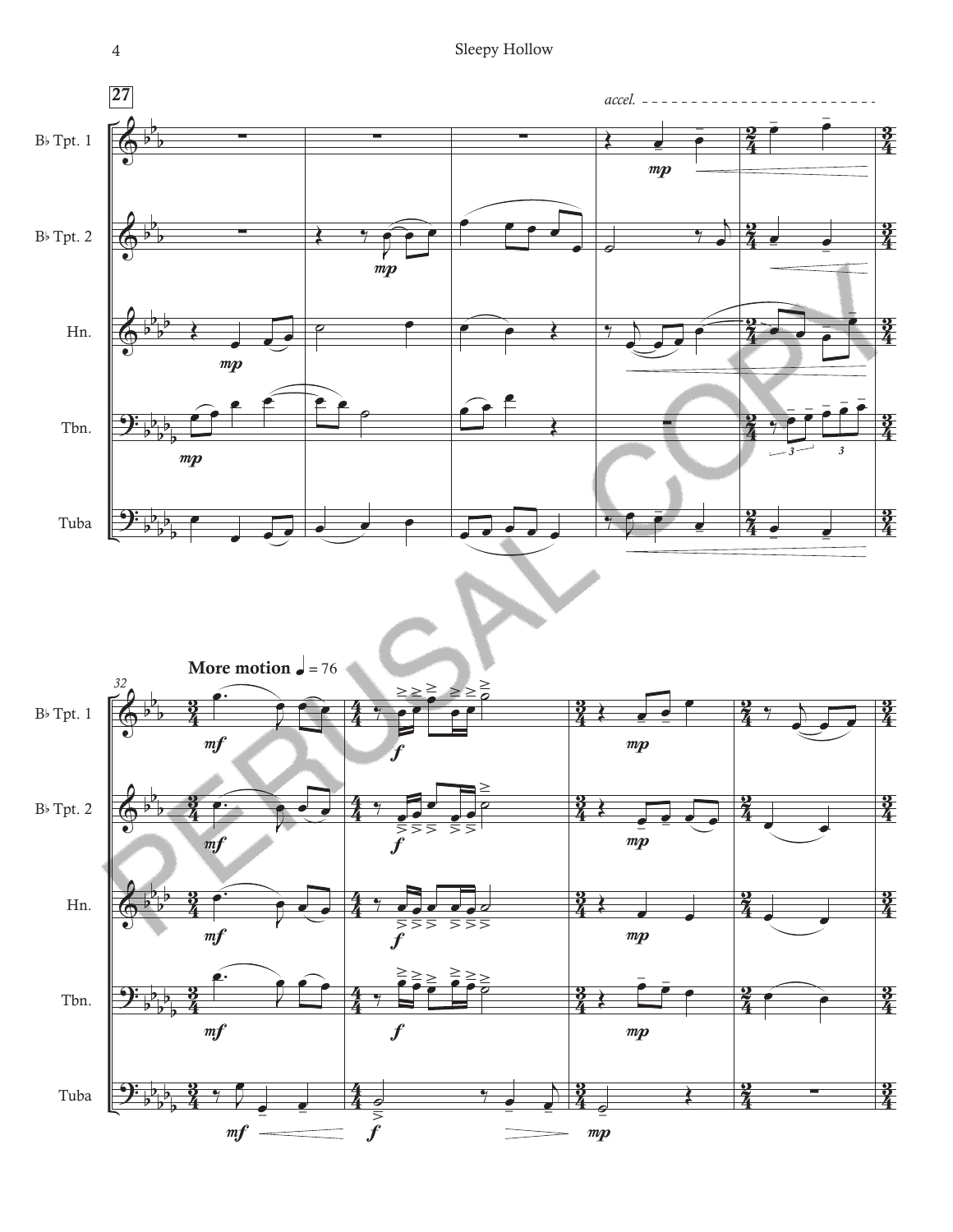

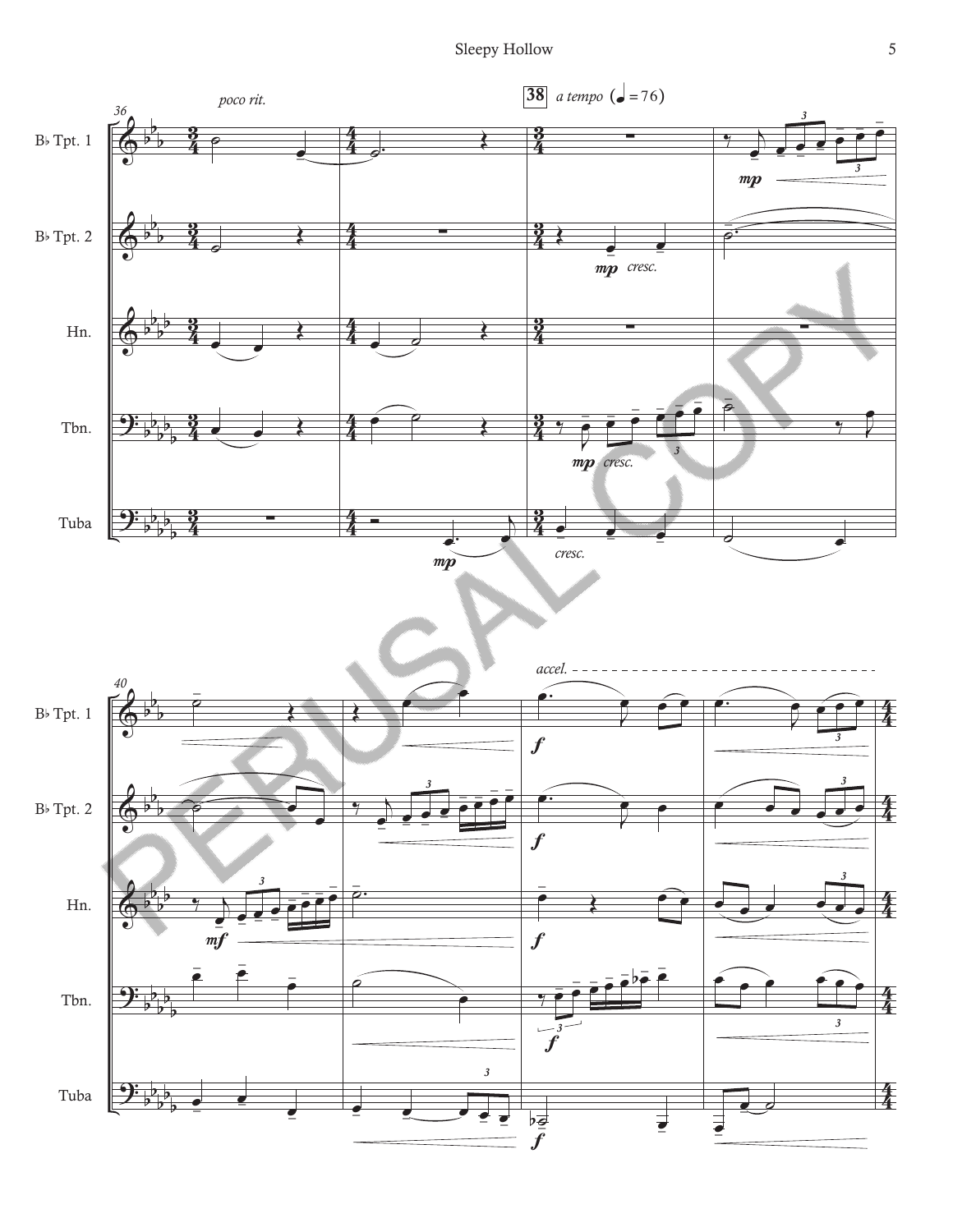

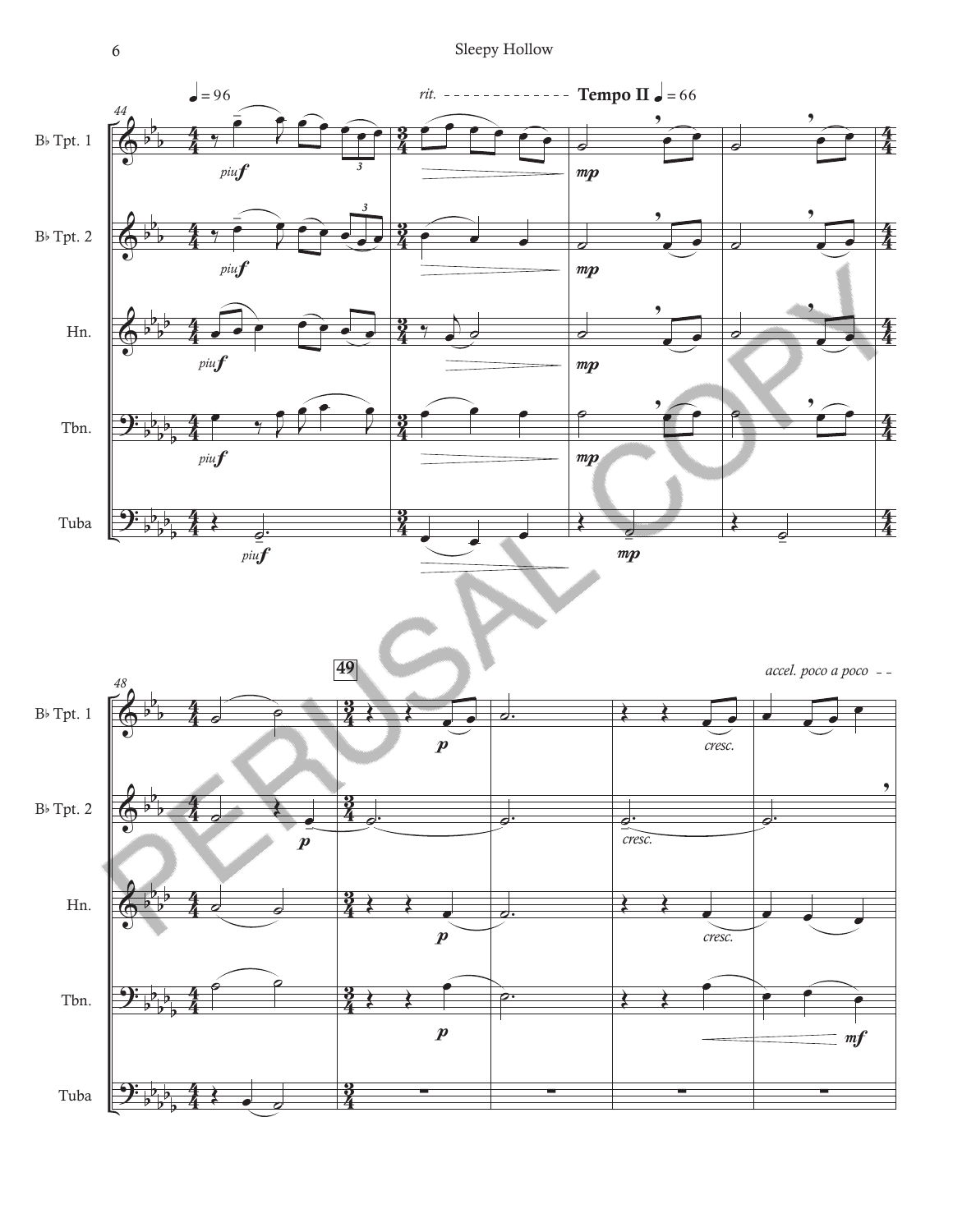

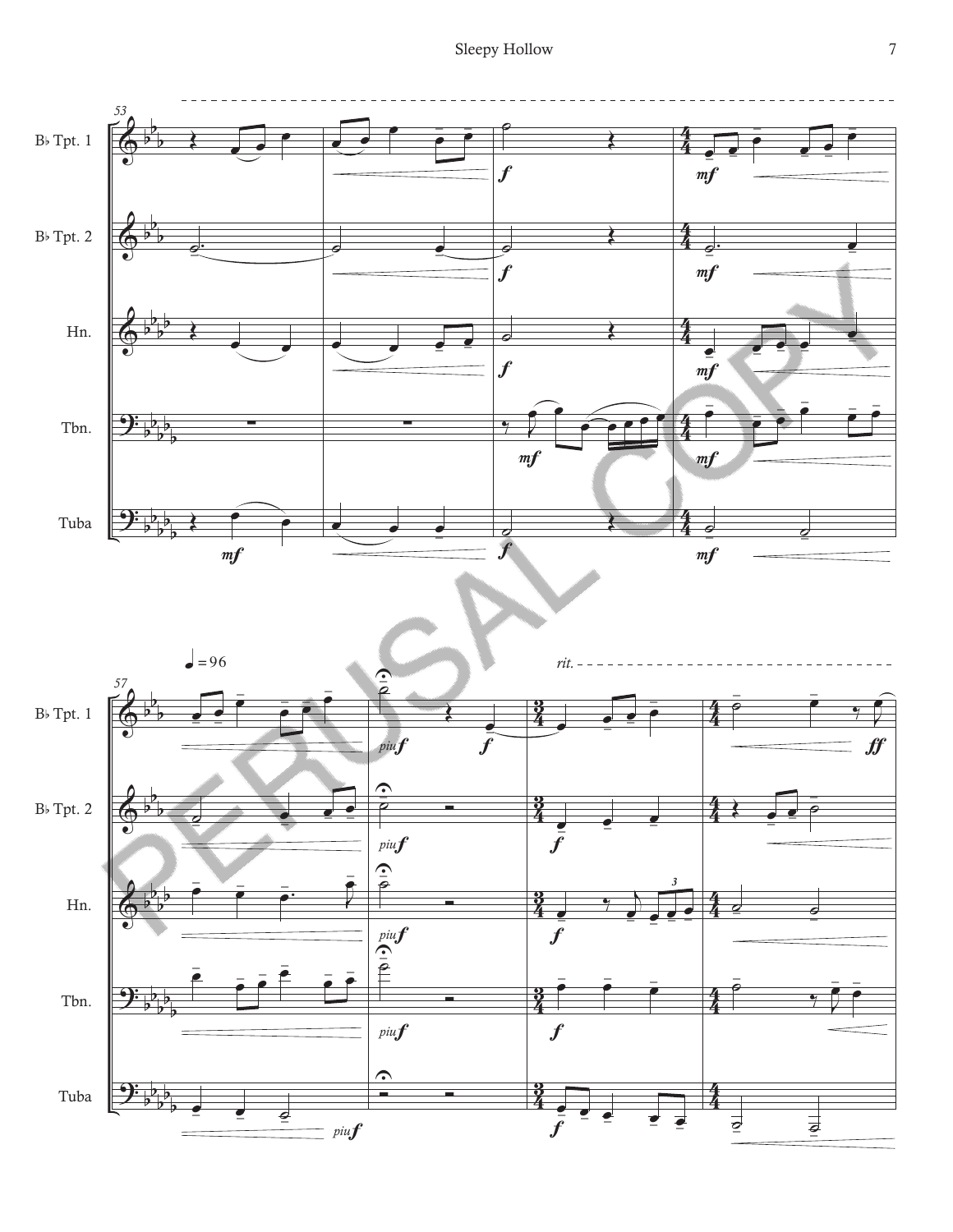

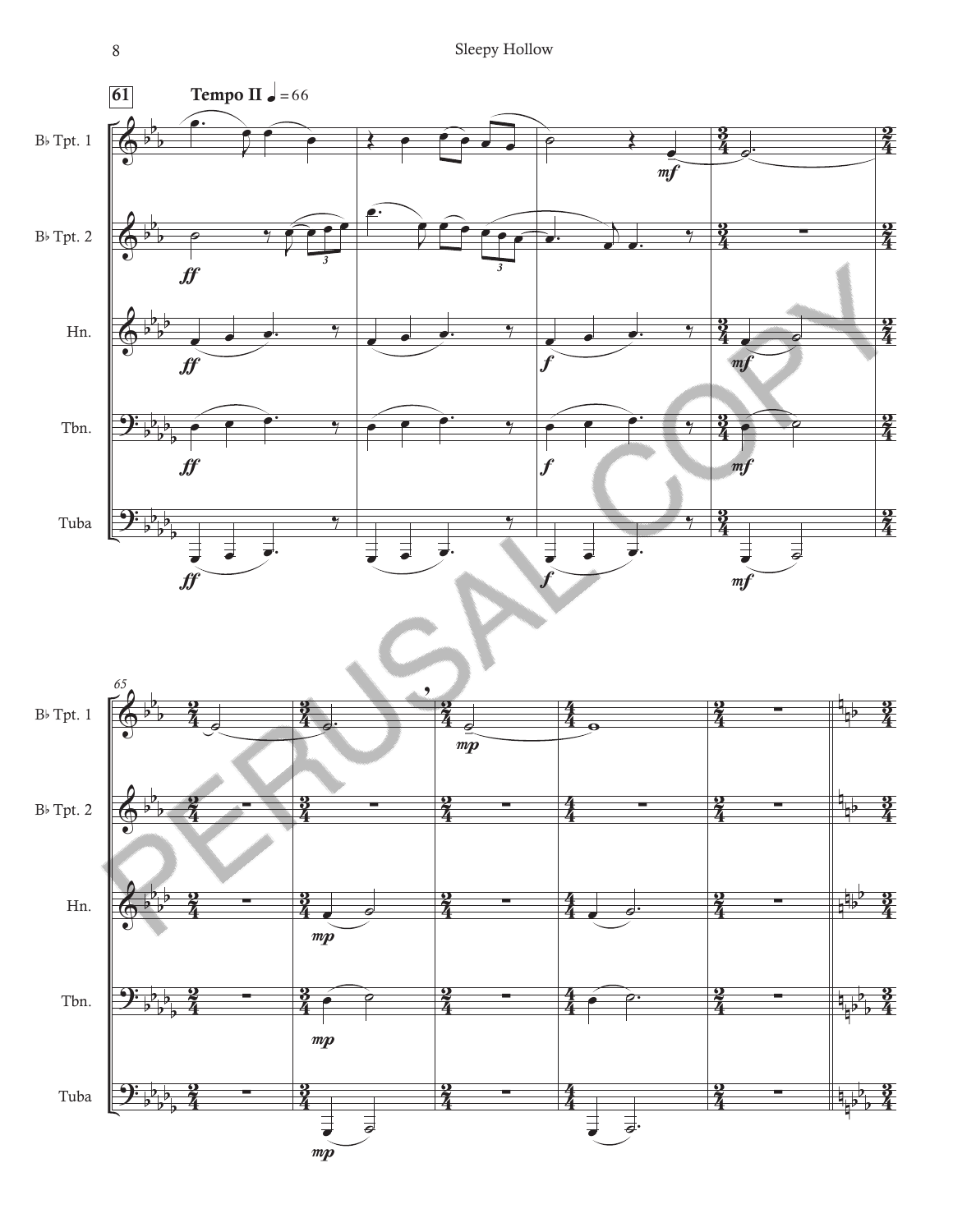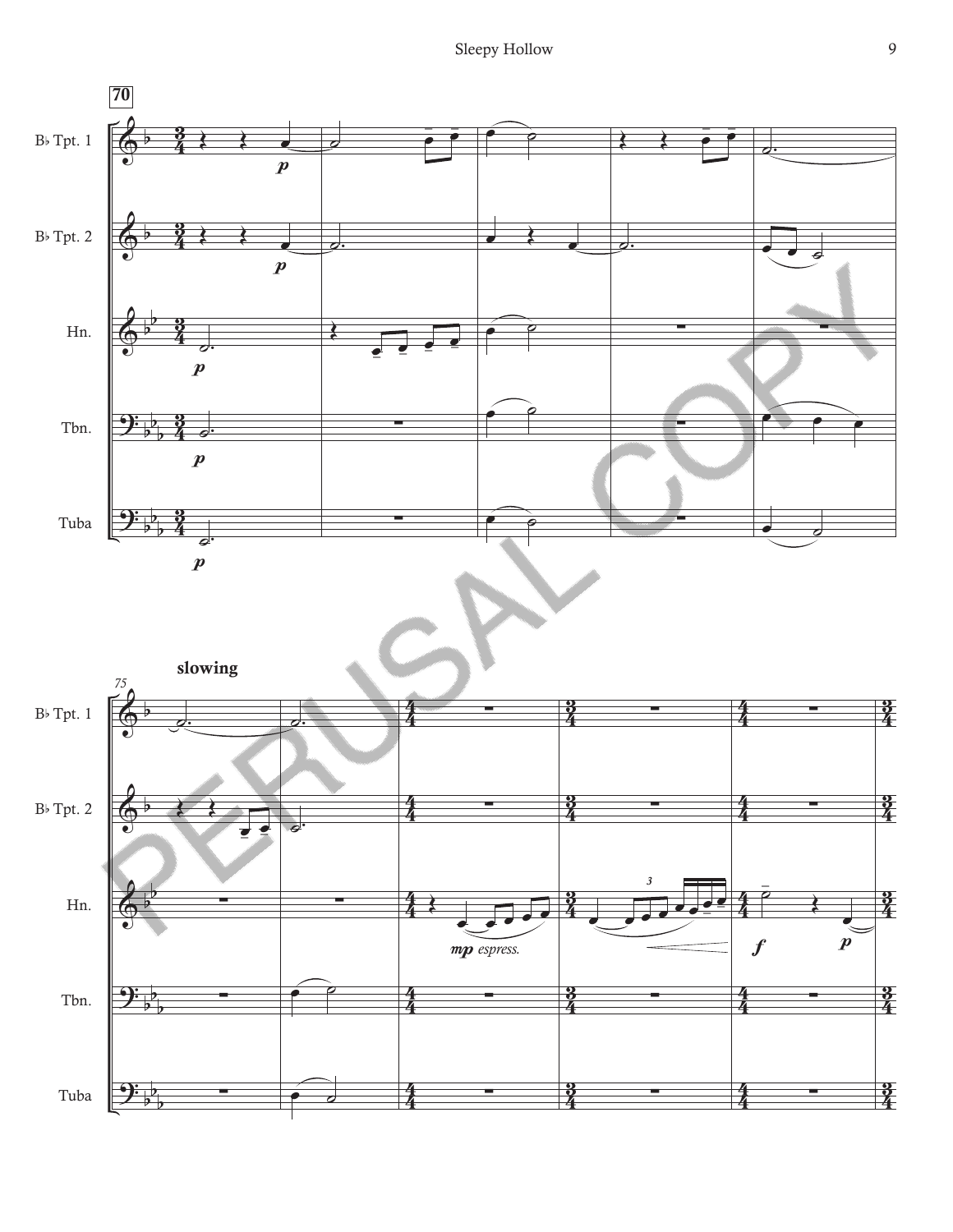

 $\boldsymbol{p}$